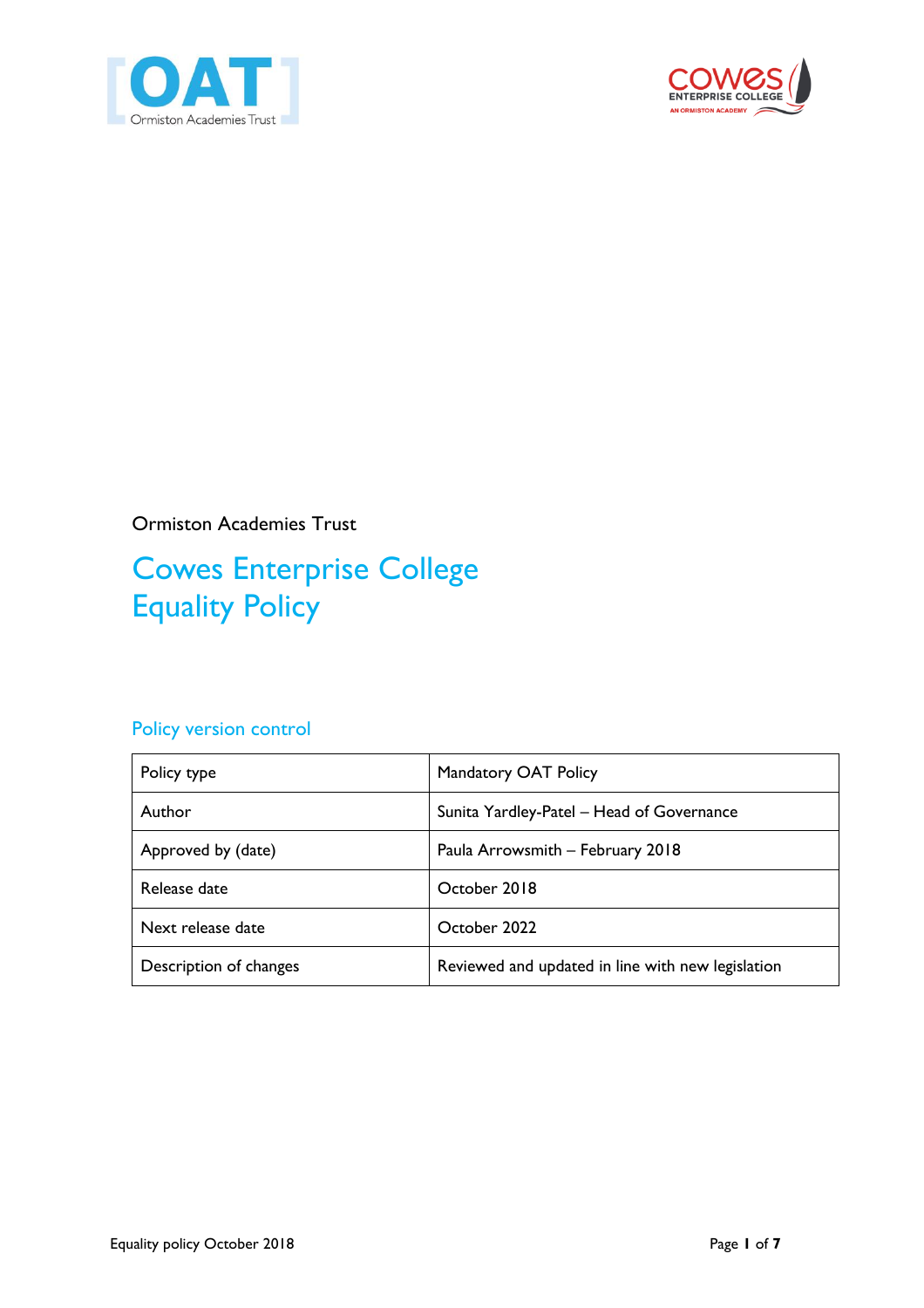



### **Contents**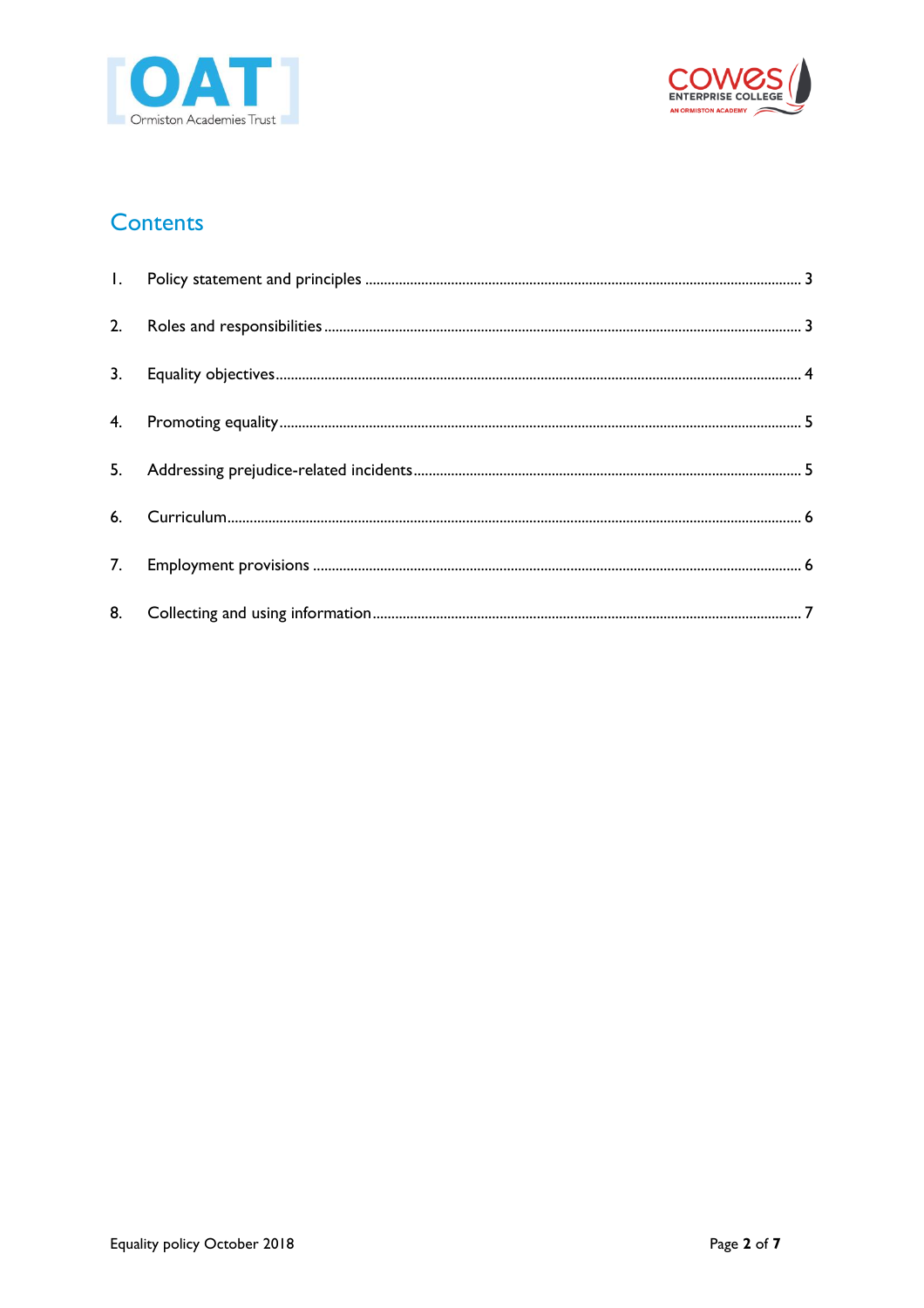



## <span id="page-2-0"></span>1. Policy statement and principles

- To treat all individuals with equal value.
- To eliminate discrimination, harassment, victimisation and any other conduct that is prohibited by or under the Equality Act 2010.
- To advance equality of opportunity between persons who share a relevant protected characteristic and persons who do not share it.
- To foster positive attitudes and good relations between persons who share a relevant protected characteristic and persons who do not share it (i.e. tackle prejudice and promote understanding).
- **■** To take such steps as are reasonable to remove or minimise disadvantages suffered by persons who share a relevant protected characteristic that are connected to that characteristic.
- **T** To take such steps as are reasonable to meet the needs of persons who share a relevant protected characteristic that are different from the needs of persons who do not share it.
- To provide a range of education and training programmes which encourage everyone to participate in learning.
- To ensure that recruitment, retention and development of staff is done so following the equality principles.
- To consider equality implications before and at the time that policies are developed as well as keeping them under review on a continual basis.
- To carry out equality impact assessments to assess whether policies and / or plans are having a negative or adverse, or positive impact on specific groups of individuals.
- To ensure that all marketing activities and procurement processes meet equality and diversity best practice.
- To respect the religious beliefs and practices of all individuals.

In both its delivery of services and the employment of its staff, the academy will ensure that no person will be discriminated against due to any of the protected characteristics as detailed in the Act. This includes discrimination due to association or perception (where it is believed that an individual has a particular characteristic). The characteristics protected by the act are:

- age (as an employer  $-$  but not applicable to students)
- disability
- ethnicity
- gender reassignment
- marriage and civil partnership
- pregnancy and maternity
- religion or belief
- sex
- sexual orientation

In addition to this no employees will be discriminated against due to trade union membership or activities.

The Act makes it unlawful for the responsible body of an academy to discriminate against, harass or victimise a pupil or potential pupil:

- In relation to admissions.
- In the way it provides education for pupils.
- In the way it provides pupils access to any benefit, facility or service.
- By excluding a pupil or subjecting them to any other detriment.

## <span id="page-2-1"></span>2. Roles and responsibilities

#### The academy will:

- Ensure staff are aware of their responsibilities, given necessary training and support, and report progress to the governing board.
- Ensure that the recording and reporting of equality and diversity is sufficiently scrutinised.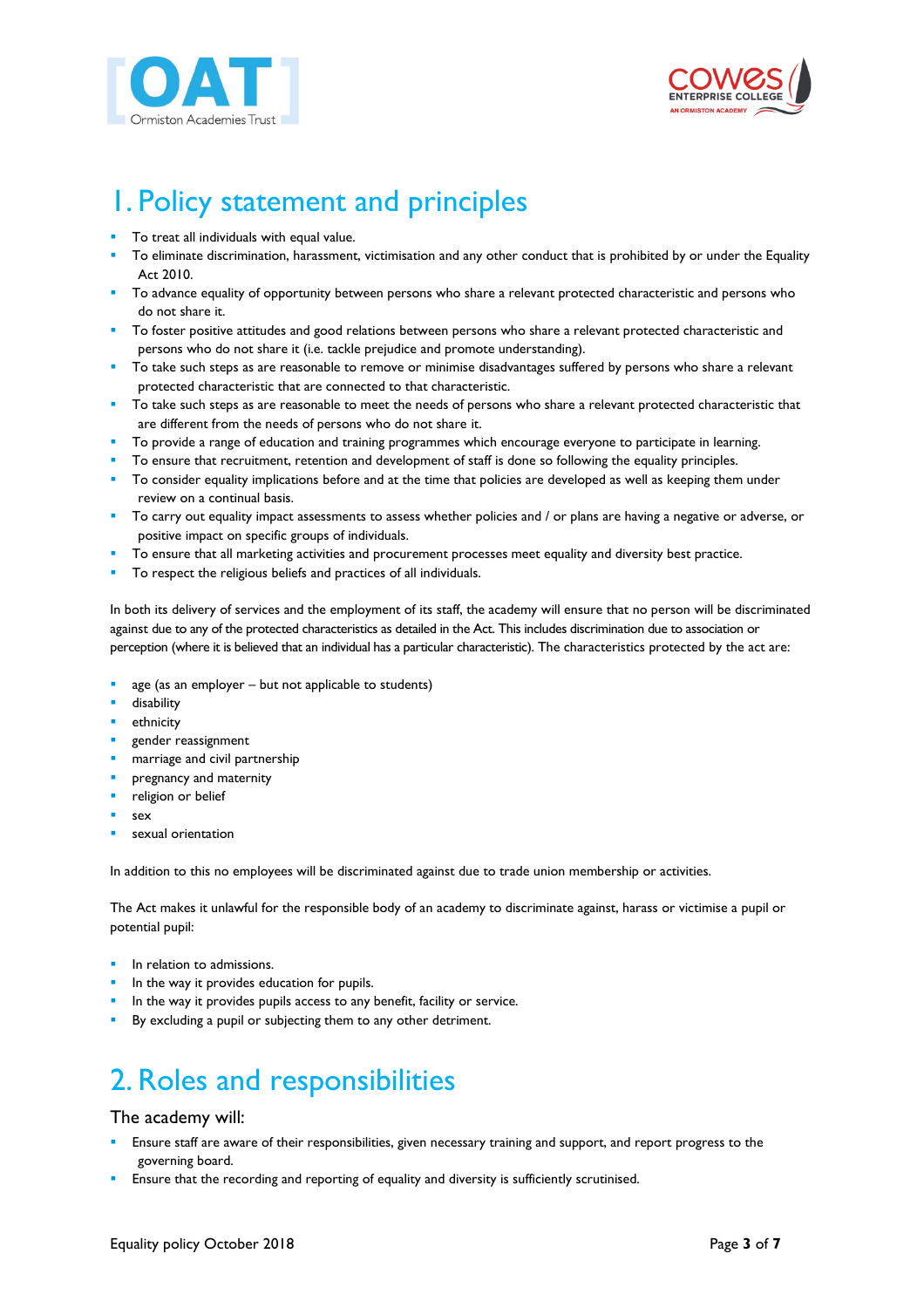



- Foster positive attitudes and relationships, a shared sense of cohesion and belonging, and ensure this is promoted in our policies, procedures and activities.
- Observe good equalities practice in staff recruitment, retention and development, and ensure that all policies and procedures benefit all employees and potential employees regardless of any protected characteristic, and with full respect for legal rights relating to pregnancy and maternity.
- Reduce and remove inequalities and barriers that already exist.
- Ensure staff promote an inclusive and collaborative ethos in the academy, challenging inappropriate language and behaviour, responding appropriately to incidents of discrimination and harassment, and showing appropriate support for pupils with additional needs, maintaining a good level of awareness of issues surrounding equality.

#### The governing board will:

- **E** Ensure that the academy complies with the appropriate equality legislation and regulations.
- Effectively communicate and adopt this policy throughout the academy
- **■** Meet its obligations under the Public Sector Equality Duty (PSED) to publish equality objectives at least every four years commencing on the date of the last publication.
- **Ensure that the academy's policies and procedures are developed and implemented with appropriate equality impact** assessments informing future plans.
- **Ensure that the academy's Admissions Policy does not discriminate in any way.**
- **Ensure equal opportunities in its staff recruitment and promotion practices, professional development programmes and** in membership of the governing board.
- **•** Monitor and evaluate the effectiveness of the equality policy annually.
- Monitor education outcomes, incidents of harassment and discrimination and referrals by a range of criteria including protected characteristics.

#### The principal will:

- **·** Implement this policy and its procedures.
- **E** Ensure that all staff members receive the appropriate equality and diversity training as part of their induction and CPD.
- **E** Ensure that all parents, visitors and contractors are aware of, and comply with, the provisions of this policy.
- **E** Actively challenge and take appropriate action in any case of discriminatory practice.
- Address any reported incidents of harassment or bullying in line with DfE guidance.
- Produce an annual report on the progress meeting the equality objectives set out in this policy.

#### Employees will:

- Be mindful of any incidents of harassment or bullying in the academy.
- **•** Address any minor issues of harassment or bullying and report any major breaches of the policy to the principal
- **■** Identify and challenge bias and stereotyping within the curriculum and the academy's culture.
- **•** Promote equality and good relations, and not harass or discriminate in any way.
- Monitor pupils' progress and academic needs to ensure the appropriate support is in place.
- Keep up-to-date with equality legislation and its application by attending the appropriate training.

## <span id="page-3-0"></span>3. Equality objectives

The academy is committed to promoting the welfare and equality of all its staff, pupils and other members of the academy community. To achieve this, the academy has established the following objectives: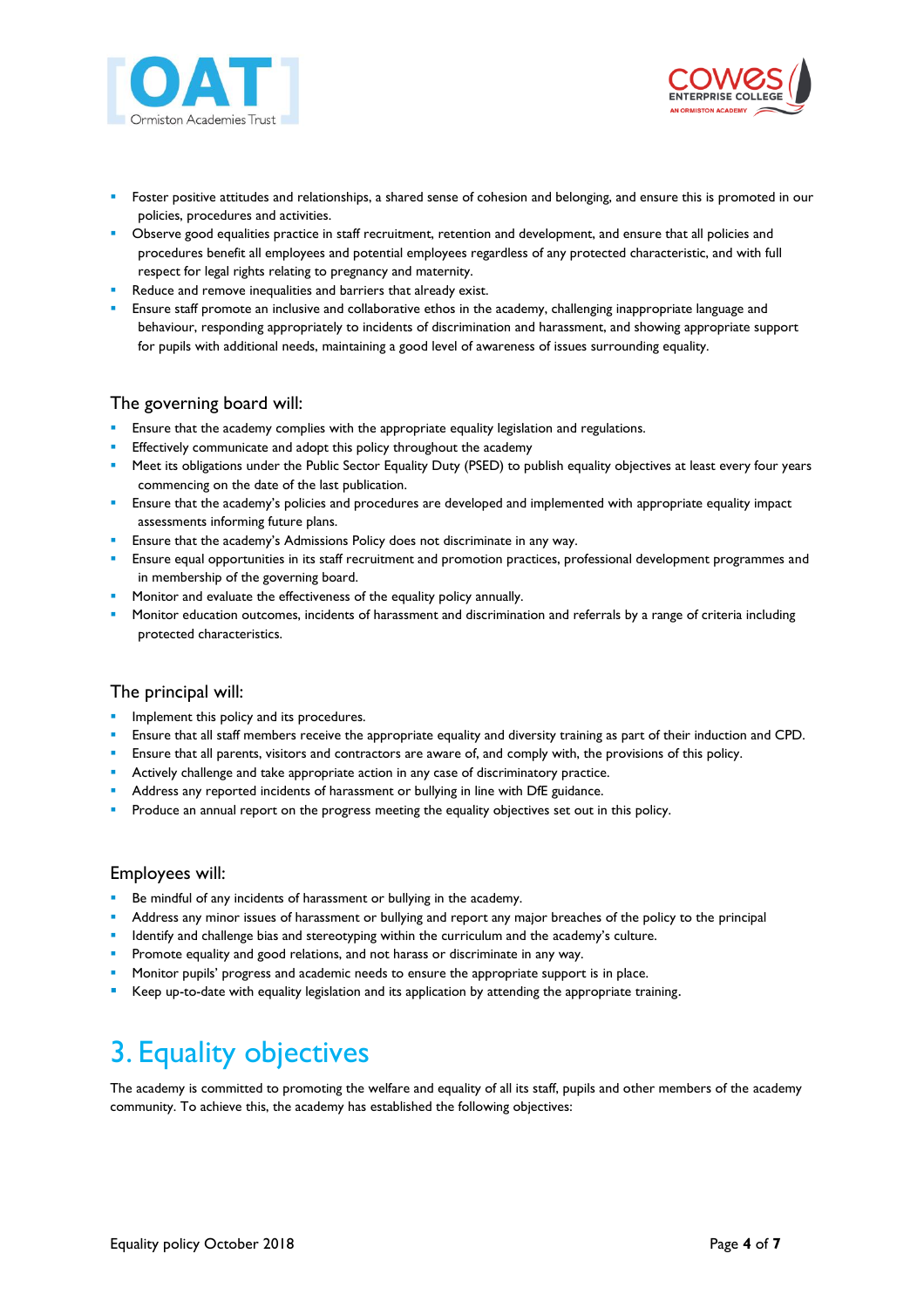



#### Insert academy objectives below, e.g.

- *Monitor changes to the curriculum to ensure they result in good outcomes for pupils in all vulnerable groups, and to review the curriculum considering new performance measures*
- Offer appropriate qualifications in English for pupils in all vulnerable groups
- *Implement effective strategies to support pupils in all vulnerable groups following linear exam courses*
- *Improve the quality of support for pupils in all vulnerable groups in the classroom*
- Continue to explore the use of new technologies to support pupils in all vulnerable groups in accessing their learning. With special *investigation taking place regarding the use of technology in modern foreign languages, internal exams and group work*

### <span id="page-4-0"></span>4. Promoting equality

In order to meet our objectives, the academy has identified the following priorities:

- The academy will provide auxiliary aids that are directly related to disabled pupil's educational needs as a reasonable adjustment, so they can integrate wholly in all parts of academy life.
- Staff will ensure that all pupils are able to take part in extra-curricular activities and residential visits, and the academy will monitor uptake of these visits to ensure no one is disadvantaged on the grounds of a protected characteristic.
- The academy will ensure that all forms of prejudice-motivated bullying is taken seriously and dealt with equally and firmly.
- There will be differential schemes of work designed to meet the abilities and learning styles of all pupils.
- There will be a clearly defined disciplinary system stipulated in the Behavioural Policy, which will be consistently enforced.
- The academy will increase access for disabled children and young people to the academy curriculum and will take necessary steps to meet pupils' needs by using a variety of approaches and planning reasonable adjustments for disabled pupils, enabling them to take as full a part as possible in the activities of the academy.
- The academy will ensure there is adequate access to the physical environment of the academy.
- The academy will improve the delivery of written information to disabled children and young people.
- The academy will seek the views of advisory staff, outside agencies and local academies.
- Throughout the year, the academy will plan ongoing events to raise awareness of equality and diversity.

The academy will consult with stakeholders to establish equality objectives and draw up a plan based on information collected on protected groups and accessibility planning.

Equality objectives will be published at least every four years commencing on the date of the last publication.

All forms of prejudice-motivated bullying are taken seriously and dealt with equally and firmly. The academy has an Anti-Bullying Policy and a Behaviour Policy to cover the areas that are not within scope of the Equality Act.

Regular training will be given to both existing and new staff to ensure that they are aware of the process for reporting and following up incidents of prejudice-related bullying.

### <span id="page-4-1"></span>5. Addressing prejudice-related incidents

The academy is opposed to all forms of prejudice and we recognise that pupils and staff who experience any form of prejudice-related discrimination may fare less well in the education system.

The academy will ensure that pupils and staff are aware of the impact of prejudice in order to prevent any incidents from occurring.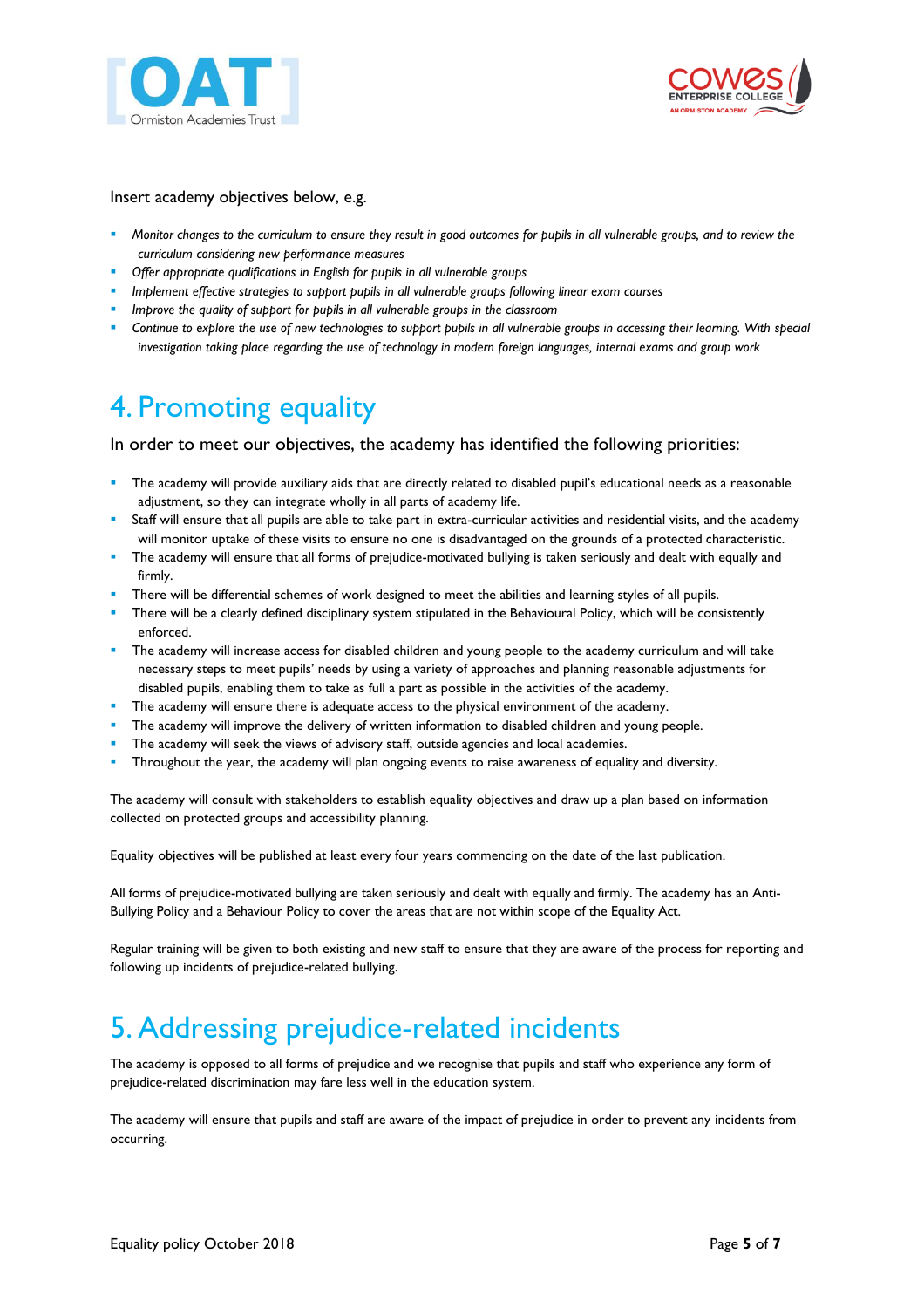



If incidents continue to occur, the academy will address them immediately and report them through the appropriate procedure.

# <span id="page-5-0"></span>6. Curriculum

All pupils will be entitled to access a broad and balanced curriculum and to teaching and learning opportunities which meet their needs, including extra support where this has been identified as a statutory need.

When planning the curriculum, the academy will take every opportunity to promote and advance equality.

When teaching the curriculum, the academy will promote equality and will not subject individuals to discrimination.

The academy will develop an appropriate curriculum for all pupils in all vulnerable groups.

The academy will ensure PSHE lessons are designed for pupils to develop their knowledge of the world and the importance of equality.

# <span id="page-5-1"></span>7. Employment Provisions

The academy is committed to providing equality of opportunity for all and ensuring that all stages of recruitment and selection are fair. Recruitment and selection procedures will be reviewed on a regular basis.

Where a candidate is known personally to a member of the selection panel it will be declared before shortlisting takes place. It may then be necessary to change the selection panel to ensure that there is no conflict of interest and that equal opportunities principles are adhered to.

As an employer, the academy strives to ensure that discrimination and harassment is eliminated in our employment practice and we actively promote equality across all groups within our workforce.

The academy will not discriminate against a potential employee in respect of whether to offer a job or the terms on which a job is offered. With regards to existing employees, the academy will not discriminate against an individual in respect of the benefits, facilities and services it offers including training opportunities, promotion or dismissal (including discipline and suspension). All staff appointments and promotions are made on the basis of merit, ability and in compliance with the law.

The academy is under a duty to make reasonable adjustments in relation to disability for employees or potential employees and will ensure that staff with disabilities have access to appropriate support in the form of aids, adaptations and other specialist services and will make reasonable adjustments to arrangements or practices to alleviate disadvantage.

More information about our procedures relating to staff can be found in the following policies:

- **Recruitment Policy**
- Appraisal Policy
- Discipline, Conduct and Grievance Policy

#### Enquiries about health and disability

The academy will not enquire about the health of an applicant for a job until a job offer has been made, unless the questions are specifically related to an intrinsic function of the work for the position that has been applied for.